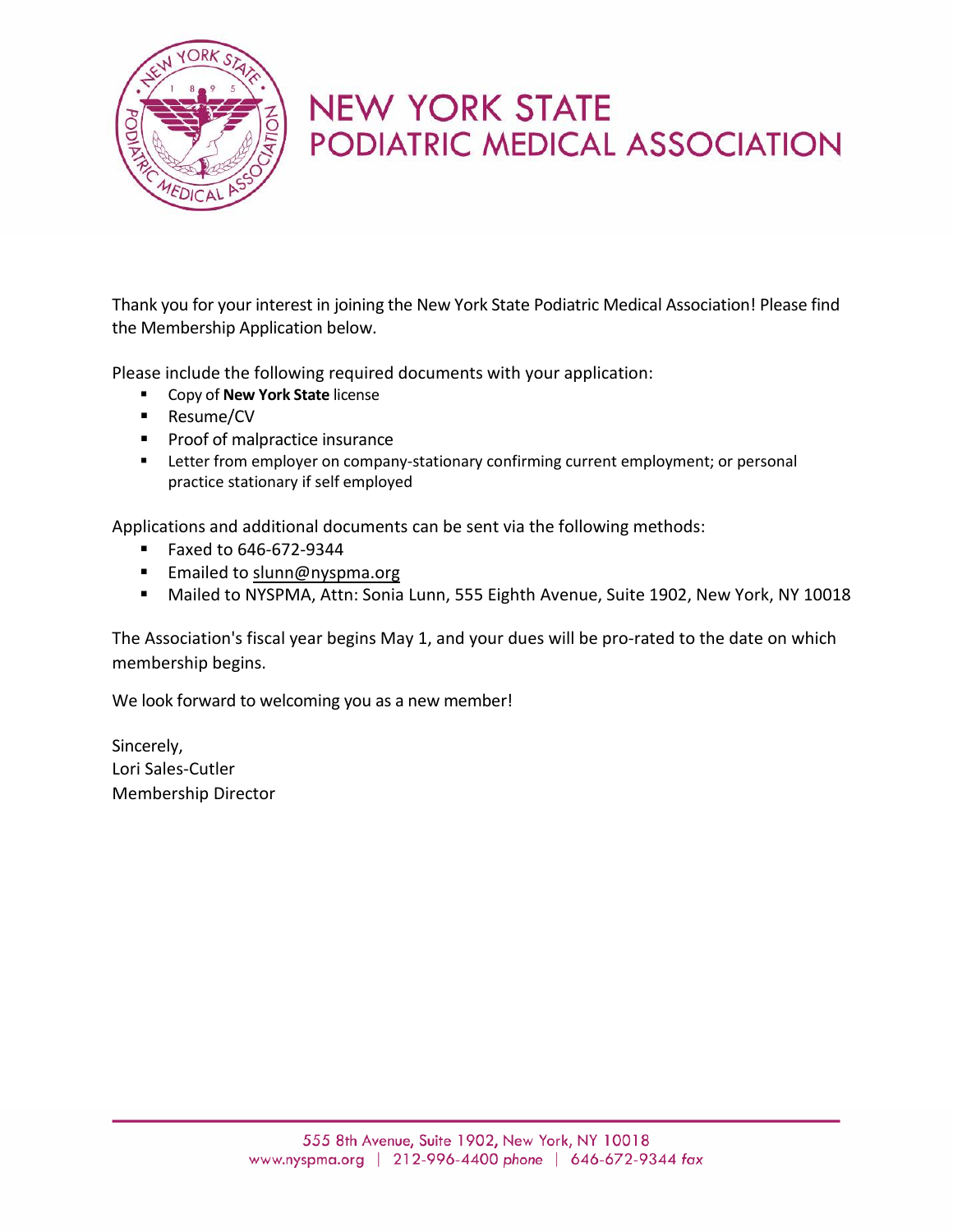

# AMERICAN PODIATRIC MEDICAL ASSOCIATION

Web site: www.apma.org E-mail: membership\_ask\_apma@apma.org 1-800-ASK-APMA

#### **Application for Membership**

I hereby apply for membership in the component association of the state in which I have my principal practice and to the American Podiatric Medical Association (APMA). If elected, I agree to uphold and abide by the purposes, bylaws, code of ethics, and all rules and regulations of my component association and the APMA. I understand that no one has an automatic right to be elected to membership in this voluntary organization.

| Gender: □ M □ F Ethnic Group (for demographic use only): □ Caucasian □ African American<br>□ Hispanic □ Asian/Pacific □ American Indian □ Other _______________ |  |
|-----------------------------------------------------------------------------------------------------------------------------------------------------------------|--|
|                                                                                                                                                                 |  |
|                                                                                                                                                                 |  |
|                                                                                                                                                                 |  |
|                                                                                                                                                                 |  |
|                                                                                                                                                                 |  |
|                                                                                                                                                                 |  |
|                                                                                                                                                                 |  |
|                                                                                                                                                                 |  |
|                                                                                                                                                                 |  |
|                                                                                                                                                                 |  |
|                                                                                                                                                                 |  |
|                                                                                                                                                                 |  |
|                                                                                                                                                                 |  |
|                                                                                                                                                                 |  |
|                                                                                                                                                                 |  |
|                                                                                                                                                                 |  |
|                                                                                                                                                                 |  |
|                                                                                                                                                                 |  |
|                                                                                                                                                                 |  |

**Please t** print c

Attach additional of paper if n

Birth date, and ethnic gro requested for sta pur

#### **Comple** addresses

Please no preferred address by pla check mark in the the left of that ad

\*Your home add essential for ider and contacti federal and legislators th APMA's e-Ad pr

\*\*Please inclu e-mail addr APMA commu many important via

*If you have more than three office addresses, please list on a separate sheet.*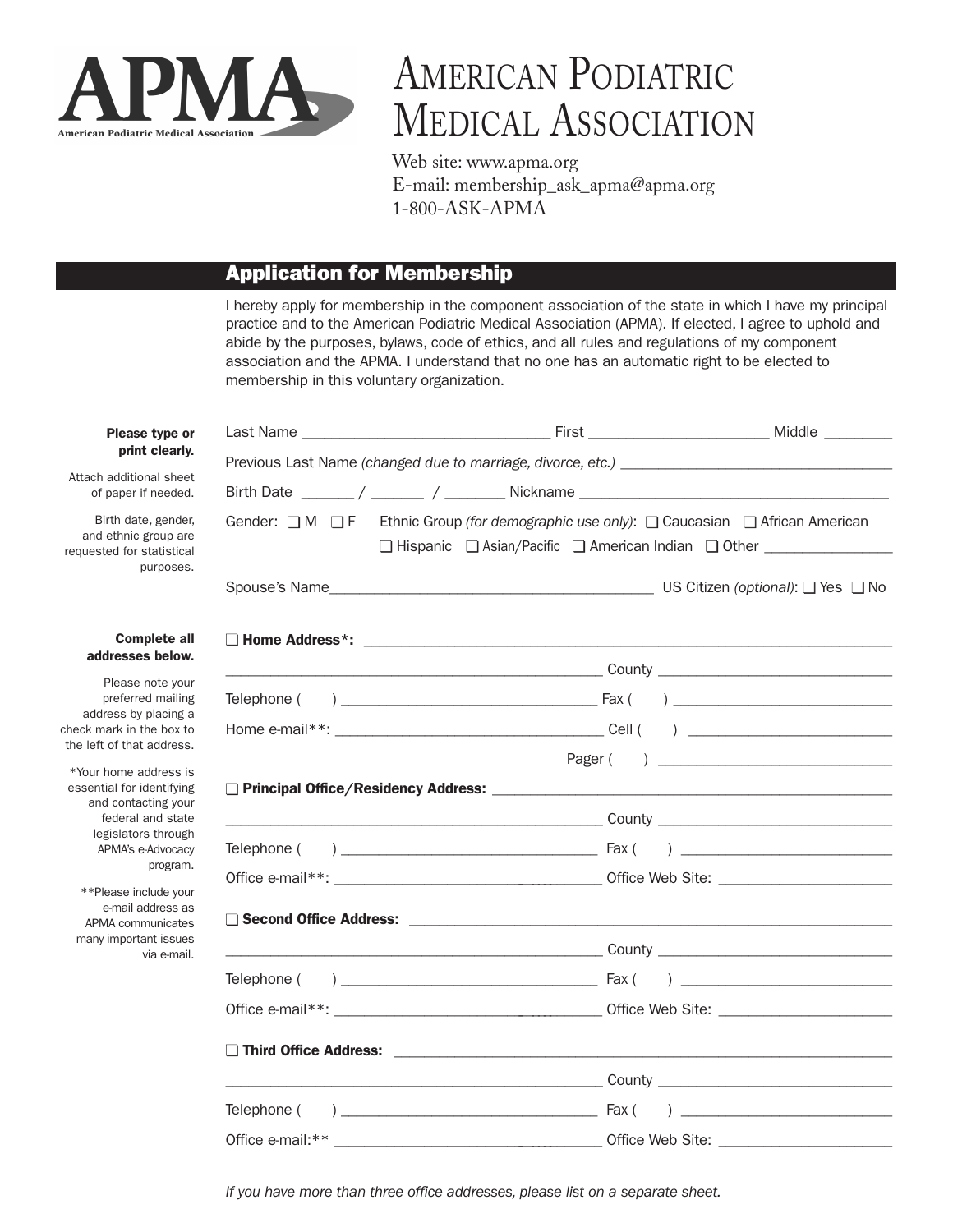## **Education**

| <b>Undergraduate Degree</b>                                                                                                      |                                                                                                                                                                                                                                                                                                                                                                                                                                                                                                                                                                                                                                                                                                                                                                                                                                              |               |               |                                             |                                             |
|----------------------------------------------------------------------------------------------------------------------------------|----------------------------------------------------------------------------------------------------------------------------------------------------------------------------------------------------------------------------------------------------------------------------------------------------------------------------------------------------------------------------------------------------------------------------------------------------------------------------------------------------------------------------------------------------------------------------------------------------------------------------------------------------------------------------------------------------------------------------------------------------------------------------------------------------------------------------------------------|---------------|---------------|---------------------------------------------|---------------------------------------------|
| <b>Graduate Degree</b>                                                                                                           |                                                                                                                                                                                                                                                                                                                                                                                                                                                                                                                                                                                                                                                                                                                                                                                                                                              |               |               |                                             |                                             |
| <b>Podiatric Medical</b><br><b>Degree</b>                                                                                        | (See back panel for listings)<br><b>Check College Below</b><br>$\Box$ Ohio<br>$\Box$ Des Moines $\Box$ New York                                                                                                                                                                                                                                                                                                                                                                                                                                                                                                                                                                                                                                                                                                                              | $\Box$ Temple | $\Box$ Scholl | $\Box$ Barry<br>$\Box$ Western $\Box$ Other | $\Box$ California                           |
| <b>Postgraduate Education</b><br>If you have more than<br>two fellowships or<br>residencies, please list<br>on a separate sheet. | $\Box$ Yes (If yes, complete) $\Box$ No<br>$\Box$ Preceptorship<br>$\Box$ Fellowship<br>$\Box$ Residency (check one only):<br>$\Box$ Rotating Podiatric Residency (RPR)<br>$\Box$ Primary Podiatric Medical Residency (PPMR)<br>$\Box$ Podiatric Medicine and Surgery Residency (PM+S)                                                                                                                                                                                                                                                                                                                                                                                                                                                                                                                                                       |               |               | $\Box$ Primary Surgical Residency (PSR)     | $\Box$ Podiatric Orthopedic Residency (POR) |
|                                                                                                                                  |                                                                                                                                                                                                                                                                                                                                                                                                                                                                                                                                                                                                                                                                                                                                                                                                                                              |               |               |                                             |                                             |
|                                                                                                                                  | $\Box$ Preceptorship<br>$\Box$ Fellowship<br>$\Box$ Residency (check one only):<br>$\Box$ Rotating Podiatric Residency (RPR)<br>□ Primary Podiatric Medical Residency (PPMR)<br>$\Box$ Podiatric Medicine and Surgery Residency (PM+S)                                                                                                                                                                                                                                                                                                                                                                                                                                                                                                                                                                                                       |               |               | $\Box$ Primary Surgical Residency (PSR)     | Podiatric Orthopedic Residency (POR)        |
|                                                                                                                                  | <b>Military</b>                                                                                                                                                                                                                                                                                                                                                                                                                                                                                                                                                                                                                                                                                                                                                                                                                              |               |               |                                             |                                             |
| <b>Military Service</b>                                                                                                          | $\Box$ USN<br>$\Box$ USMC<br>$\Box$ USA $\Box$ USAF<br>Date Entered___________________Date Separated___________________Current Rank________________________<br>$\Box$ Reserves If yes, branch of service $\Box$ and $\Box$ and $\Box$ and $\Box$ and $\Box$ and $\Box$ and $\Box$ and $\Box$ and $\Box$ and $\Box$ and $\Box$ and $\Box$ and $\Box$ and $\Box$ and $\Box$ and $\Box$ and $\Box$ and $\Box$ and $\Box$ and $\Box$ and                                                                                                                                                                                                                                                                                                                                                                                                         | $\Box$ USCG   |               |                                             |                                             |
| <b>Podiatric</b><br><b>Medical Licenses</b>                                                                                      | <b>Professional Licensure</b><br>Year_______ State________ Number_______________________ Year_______ State________ Number_____________________<br>Year Mumber Mumber Mumber Mumber Mumber Mumber Mumber Mumber Mumber Mumber Mumber Mumber Mumber Mumber Mumber Mumber Mumber Mumber Mumber Mumber Mumber Mumber Mumber Mumber Mumber Mumber Mumber Mumber Mumber Mumber Mumber<br>Have you ever had a license to practice podiatric medicine suspended, denied, or revoked by any<br>licensure authority?<br>$\Box$ Yes (If yes, please explain on a separate sheet.) $\Box$ No<br>Are you currently, or have you ever been, on probation, suspension, or investigation by any licensure<br>authority, state, or federal agency?<br>$\Box$ Yes (If yes, please explain on a separate sheet.) $\Box$ No<br><b>Podiatric Medical Practice</b> |               |               |                                             |                                             |
| <b>Original Practice</b><br><b>Start Date</b>                                                                                    | Month Day Year                                                                                                                                                                                                                                                                                                                                                                                                                                                                                                                                                                                                                                                                                                                                                                                                                               |               |               |                                             |                                             |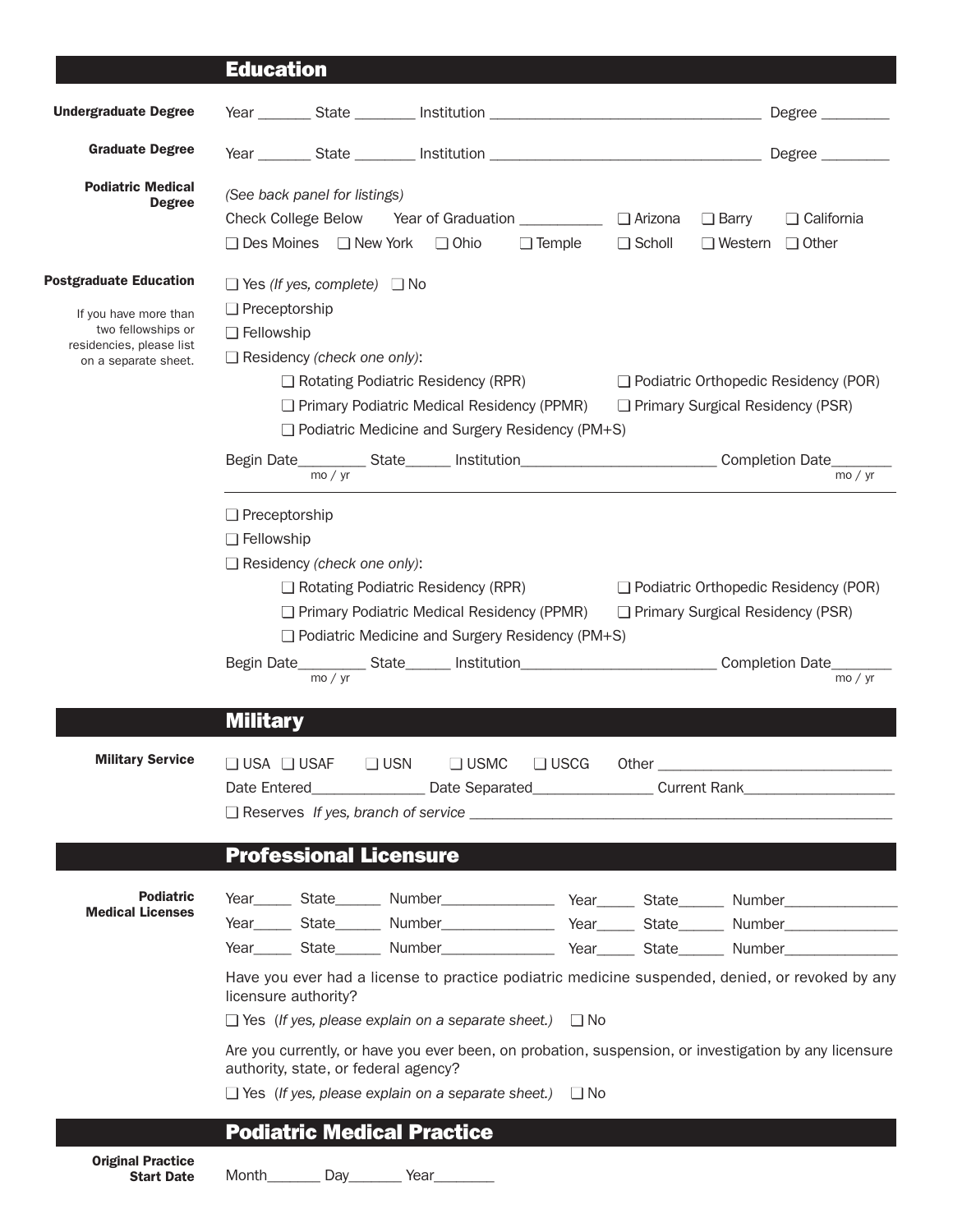|                                        |                |                                         | <b>APMA-Recognized Organizations</b>                        |             |                                                               |                                                                                                           |
|----------------------------------------|----------------|-----------------------------------------|-------------------------------------------------------------|-------------|---------------------------------------------------------------|-----------------------------------------------------------------------------------------------------------|
|                                        |                |                                         |                                                             |             | (check only those in which you have certification/membership) |                                                                                                           |
| <b>Board Certification</b>             |                |                                         | in these organizations, go to www.apma.org/certifyingboards |             |                                                               | (See back panel for listings) If you are interested in learning more about qualification or certification |
|                                        | $\square$ ABPS | $\Box$ ABPOPPM                          |                                                             |             |                                                               |                                                                                                           |
| <b>Affiliated</b><br><b>Membership</b> |                |                                         | organizations, go to www.apma.org/affiliated                |             |                                                               | (See back panel for listings) If you are interested in learning more about membership in these            |
|                                        | ⊐ ААННР        | $\Box$ AAPPM                            | $\Box$ AAPSM                                                | $\Box$ AAWP | $\Box$ ACFAOM                                                 |                                                                                                           |
|                                        | $\Box$ ACFAP   | $\Box$ AENS                             | $\Box$ APMWA                                                | $\Box$ ASPD | $\Box$ ASPM                                                   | $\square$ ASPS                                                                                            |
|                                        |                |                                         |                                                             |             |                                                               |                                                                                                           |
|                                        |                |                                         | <b>Previous Member of APMA</b>                              |             |                                                               |                                                                                                           |
|                                        |                | $\Box$ Yes (If yes, complete) $\Box$ No |                                                             |             |                                                               |                                                                                                           |
|                                        | Dates          |                                         | Component Association                                       |             |                                                               |                                                                                                           |

#### **Signature/Instructions**

Please be aware that you may be required to provide additional documentation (copy of all state licenses, business card, sample of stationery, etc.) to your component society.

I understand that dual membership (state component and national association) is required to be a member in good standing. I agree not to represent myself as a member of APMA or my component, if for any reason, I cease to be a member in good standing. I also understand that a portion of my annual dues is in payment for a one year subscription for the *APMA NEWS* and for the *Journal of the American Podiatric Medical Association*. I agree that incomplete or false information may be grounds for denial or termination of membership.

APMA dues are not deductible as a charitable contribution for federal tax purposes but may be deductible as a business expense.

*If you are a practicing DPM, it is important to contact the state component in which your primary practice is located.* Contact information can be found on-line at www.apma.org/StateComponents. Your component will inform you of the amount of dues to remit as well as any other required documentation. An overview of membership processing procedures of each component can be viewed at www.apma.org/MembershipProcess. Your completed application and dues payment must be sent directly to your component, not the APMA.

*If you are a DPM in post-graduate training, send your completed application and dues payment* directly to APMA. A current dues chart for DPMs in post-graduate training can be viewed at www.apma.org/PostGraduateDuesSchedule.

If you have any questions, please contact the APMA Membership Services department at 1-800-ASK-APMA.

Applicant Signature: \_\_\_\_\_\_\_\_\_\_\_\_\_\_\_\_\_\_\_\_\_\_\_\_\_\_\_\_\_\_\_\_\_\_\_\_\_\_\_\_\_\_, DPM Date: \_\_\_\_\_\_\_\_\_\_\_\_\_\_\_\_

\_\_\_\_\_\_\_\_\_\_\_\_\_\_\_\_\_\_\_\_\_\_\_\_\_\_\_\_\_\_\_\_\_\_\_\_\_\_\_\_\_\_\_\_\_\_\_\_\_\_\_\_\_\_\_\_\_\_\_\_\_\_\_\_\_\_\_\_\_\_\_\_\_\_\_\_\_\_\_\_\_\_\_\_\_\_\_\_

I was recruited for APMA membership by the following APMA member: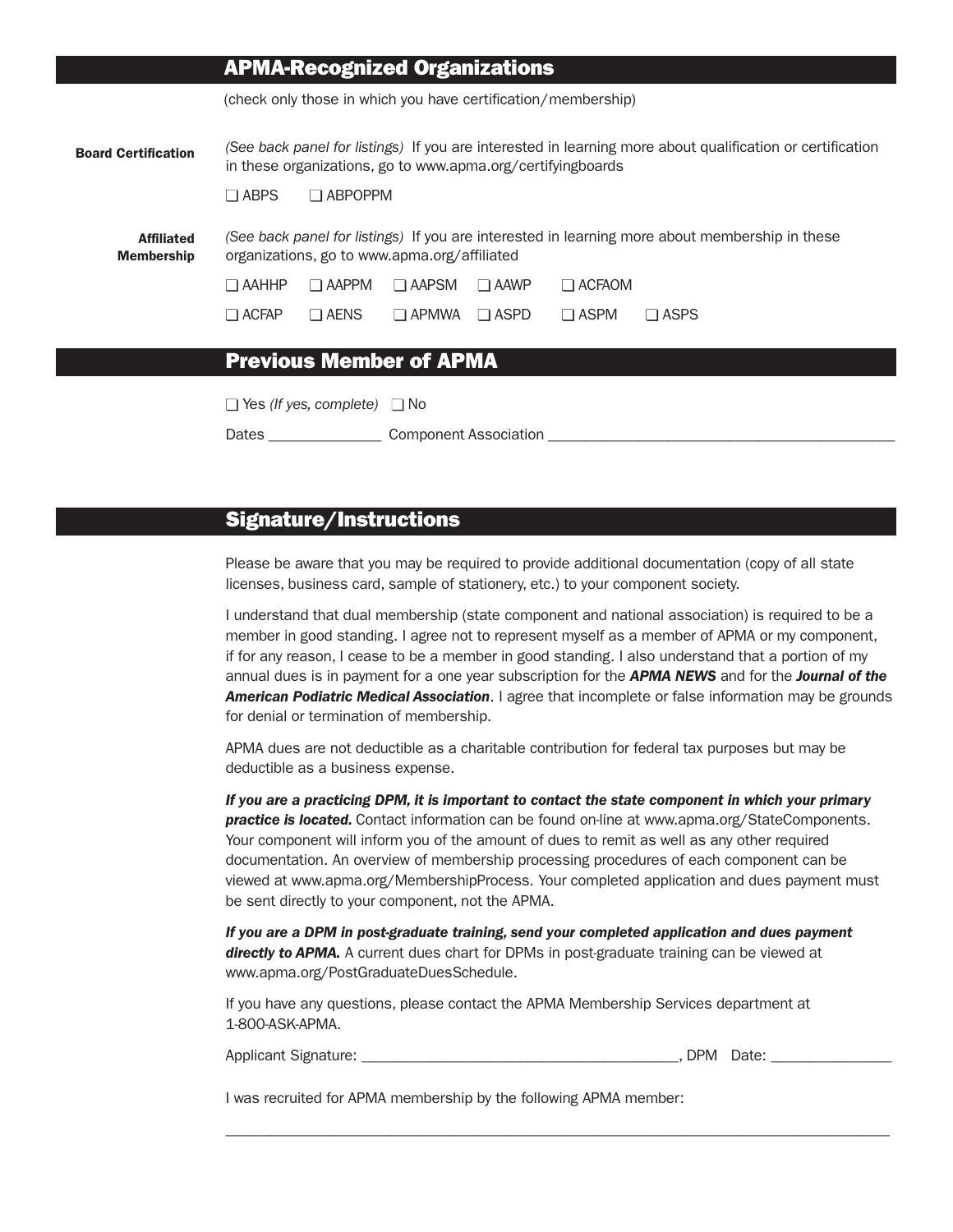### **Listing of Podiatric Medical Colleges**

| Arizona:    | Arizona Podiatric Medicine Program at Midwestern University-Glendale                                         |
|-------------|--------------------------------------------------------------------------------------------------------------|
| Barry:      | Barry University School of Podiatric Medicine                                                                |
| California: | California School of Podiatric Medicine at Samuel Merritt University                                         |
| Des Moines: | Des Moines University College of Podiatric Medicine & Surgery                                                |
| New York:   | New York College of Podiatric Medicine                                                                       |
| Ohio:       | Ohio College of Podiatric Medicine                                                                           |
| Temple:     | Temple University School of Podiatric Medicine                                                               |
| Scholl:     | Dr. William M. Scholl College of Podiatric Medicine at Rosalind Franklin<br>University of Medicine & Science |
| Western:    | Western University of Health Sciences College of Podiatric Medicine                                          |

#### **Listing of Boards**

If you are interested in learning more about qualification or certification in these organizations, go to www.apma.org/certifyingboards

| ABPOPPM | American Board of Podiatric Orthopedics and Primary Podiatric Medicine |
|---------|------------------------------------------------------------------------|
| ABPS    | American Board of Podiatric Surgery                                    |

### **Listing of Affiliated Organizations**

If you are interested in learning more about membership in these organizations, go to www.apma.org/affiliated

| ААННР  | American Association of Hospital and Healthcare Podiatrists |
|--------|-------------------------------------------------------------|
| AAPPM  | American Academy of Podiatric Practice Management           |
| AAPSM  | American Academy of Podiatric Sports Medicine               |
| AAWP   | American Association for Women Podiatrists                  |
| ACFAOM | American College of Foot and Ankle Orthopedics and Medicine |
| ACFAP  | American College of Foot and Ankle Pediatrics               |
| AENS   | Association of Extremity Nerve Surgeons                     |
| APMWA  | American Podiatric Medical Writers' Association             |
| ASPD   | American Society of Podiatric Dermatology                   |
| ASPM   | American Society of Podiatric Medicine                      |
| ASPS   | American Society of Podiatric Surgeons                      |
|        |                                                             |

#### **For Component Society Use**

#### **For APMA Use Only**

| Dues Amount       |  |
|-------------------|--|
| Member No.        |  |
| Member Type       |  |
| Date Received     |  |
| <b>Flect Date</b> |  |
|                   |  |

| Date application was received: Date application was received:        |
|----------------------------------------------------------------------|
| Date sent to APMA: <u>contract and a series of the sent to APMA:</u> |
|                                                                      |
|                                                                      |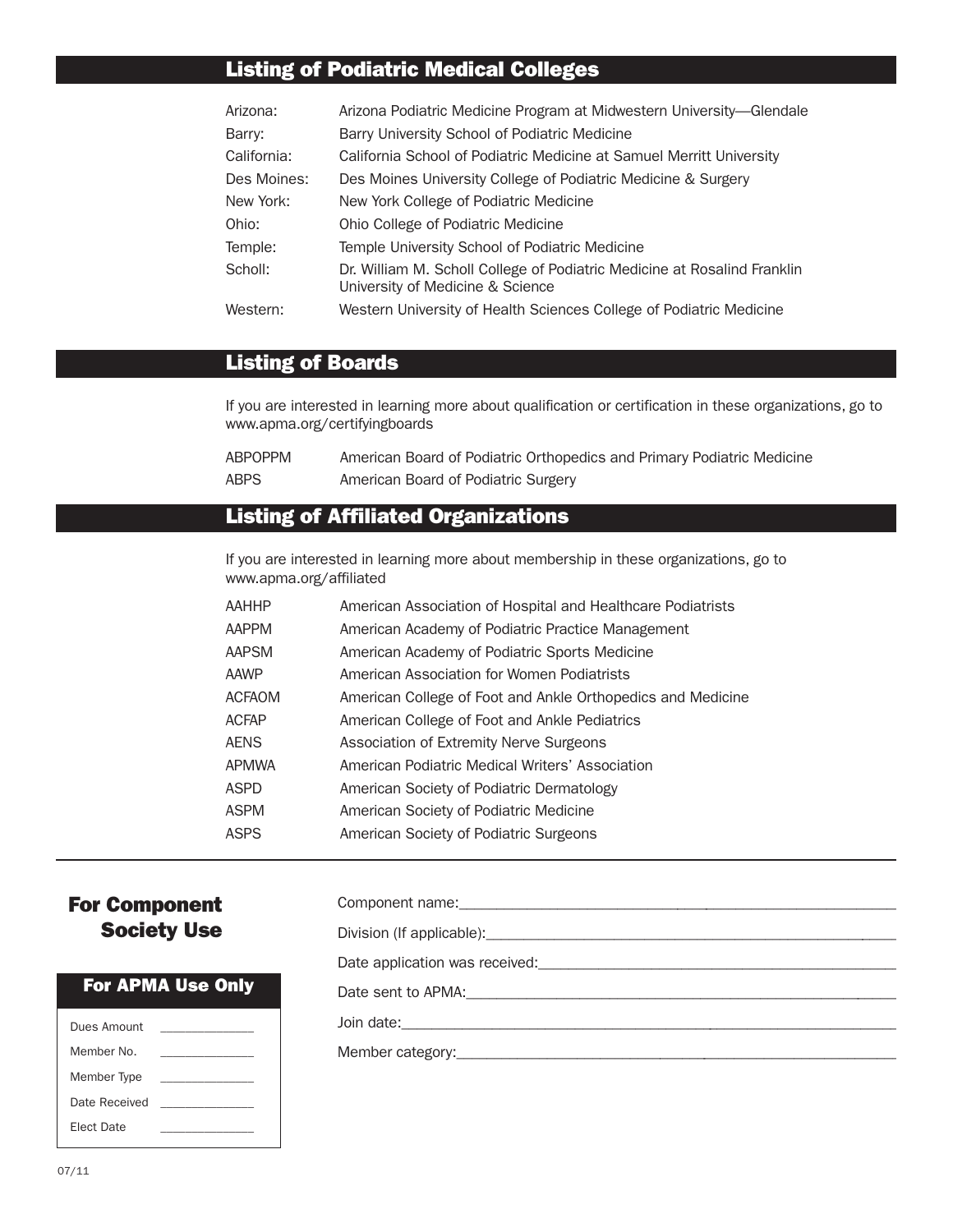#### **Consent to Release of Information**

I hereby consent to the release of all information, and release from any liability any and all individuals and organizations providing such information to the New York State Podiatric Medical Association or its authorized representatives, in good faith and without malice, concerning my professional competence, ethics, character and other qualifications for my joining the New York State Podiatric Medical Association.

I certify that the information contained in this application is complete and correct to the best of my knowledge, and I understand that the falsification of this information is grounds for revocation of approval.

|                           | , DPM |
|---------------------------|-------|
| <b>Name of Podiatrist</b> |       |
| <b>Signature</b>          |       |
|                           |       |
| Date:                     |       |
| <b>Address:</b>           |       |
|                           |       |
|                           |       |
|                           |       |
| <b>Phone:</b> (           |       |